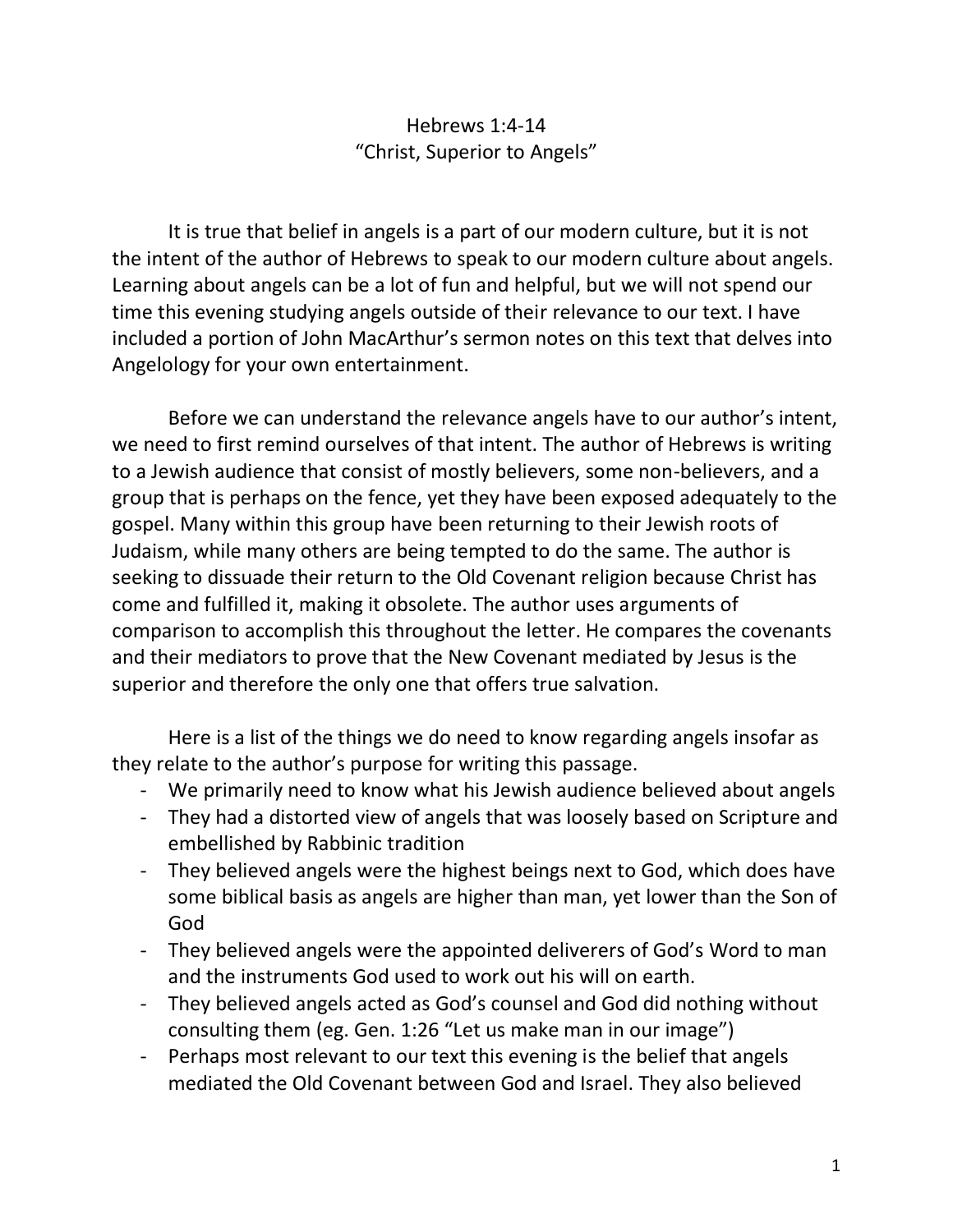angels delivered the Mosaic Law to them (Acts 7:53 you who received the law as delivered by angels; and Gal. 3:19 the law was "put in place through angels).

The inflated view of angels led some to even worship angels (Col. 2:18 Let no one disqualify you, insisting on asceticism and worship of angels…) John was even tempted at one point to worship an angel (Rev. 19:10 *Then I fell down at his feet to worship him, but he said to me, "You must not do that! I am a fellow servant with you and your brothers who hold to the testimony of Jesus. Worship God." For the testimony of Jesus is the spirit of prophecy*.)

It is upon this backdrop that the author of Hebrews and the Holy Spirit is putting on display the superiority of Jesus over the angels as mediator and the New Covenant that he inaugurated over the Old. Because of the unbiblical views of angels his audience held, the author uses Scripture to make his points.

#### 1. The Son verses the Servants (v. 4-5)

# *<sup>4</sup> having become as much superior to angels as the name he has inherited is more excellent than theirs. <sup>5</sup> For to which of the angels did God ever say, "You are my Son, today I have begotten you"? Or again, "I will be to him a father, and he shall be to me a son"?*

The first argument begins with an argument of status. Remember how the Jews elevated the angels to be the highest beings under God. Both sides in this argument would claim to be biblical. (Although, it is important to note I am not claiming the author of Hebrews was using the actual New Testament. It was not yet written). For a time, in so much as humanity was concerned their view was biblically accurate. Psalm 8:4-5 says, "*what is man that you are mindful of him, and the son of man that you care for him? <sup>5</sup> Yet you have made him a little lower than the heavenly beings and crowned him with glory and honor."* We do not have to look far to see who this author believes was made a little lower than the angels, along with mankind. Look in chapter 2:5-9.

However, there was a particular time in history where God made it clear that this changed. Everything changed on earth and in the eyes of man when God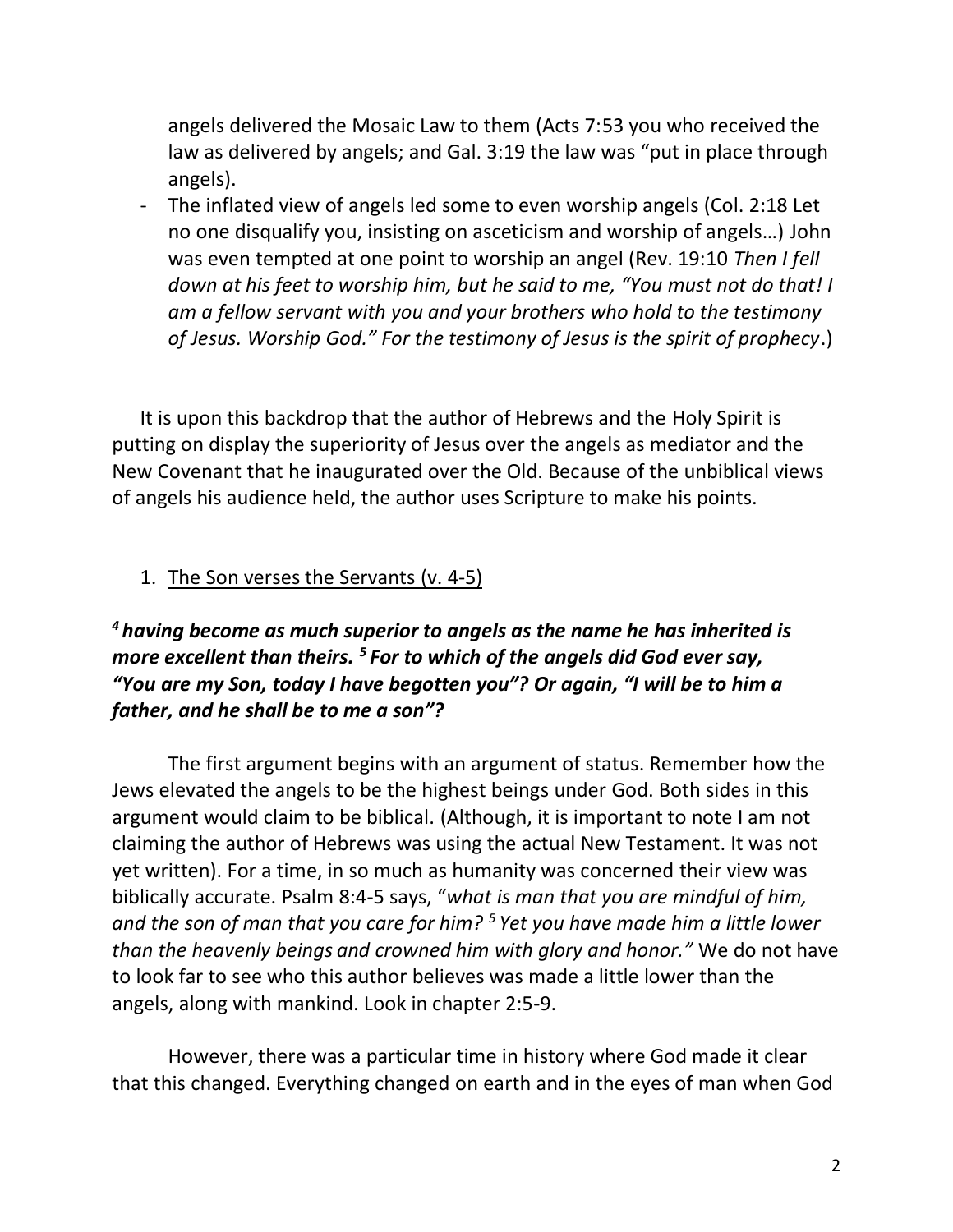declared the title of Jesus was the one and only Son of God. This explains the confusing chronology of this text. At first glance it seems that God is saying Jesus "inherited" this sonship and became the Begotten Son, as though it was not eternaly true of him. We need to keep in mind the particular argument being set forth by the author. It is a biblical argument and the biblical evidence points to an actual Divine recognition of Jesus' sonship in time and on earth.

Some Possibilities:

- It could be a reference to the angel Gabriel's announcement of the virgin birth to Mary (Luke 1:32 *He will be great and will be called the Son of the Most High. And the Lord God will give to him the throne of his father David*)
- Or God's audible proclamation at Jesus' baptism Matt. 3:17 *and behold, a voice from heaven said, "This is my beloved Son, with whom I am well pleased."* Or, the same at the Transfiguration – Matt. 17:5 *He was still speaking when, behold, a bright cloud overshadowed them, and a voice from the cloud said, "This is my beloved Son,[\[a\]](https://www.biblegateway.com/passage/?search=matt+17%3A5&version=ESV#fen-ESV-23705a) with whom I am well pleased; listen to him."*
- I am most convinced it was at and through the resurrection that Jesus was officially declared the Son of God (Rom. 1:1-4 *Paul, a servant[\[a\]](https://www.biblegateway.com/passage/?search=rom+1&version=ESV#fen-ESV-27916a) of Christ Jesus, called to be an apostle, set apart for the gospel of God, <sup>2</sup> which he promised beforehand through his prophets in the holy Scriptures, 3 concerning his Son, who was descended from David[\[b\]](https://www.biblegateway.com/passage/?search=rom+1&version=ESV#fen-ESV-27918b) according to the flesh <sup>4</sup> and was declared to be the Son of God in power according to the Spirit of holiness by his resurrection from the dead, Jesus Christ our Lord,*). This would have marked the ending of the period when Jesus was made a little lower than the heavenly beings (Ps. 8) and exalted to the right hand of the Father.

Regardless of which one you find most convincing, there is no denying that God attested to the world, Jesus of Nazareth as being His Only Begotten Son confirming his status as that above the angels.

2. The Worshiped One verses the Worshippers (v. 6)

*<sup>6</sup>And again, when he brings the firstborn into the world, he says, "Let all God's angels worship him."*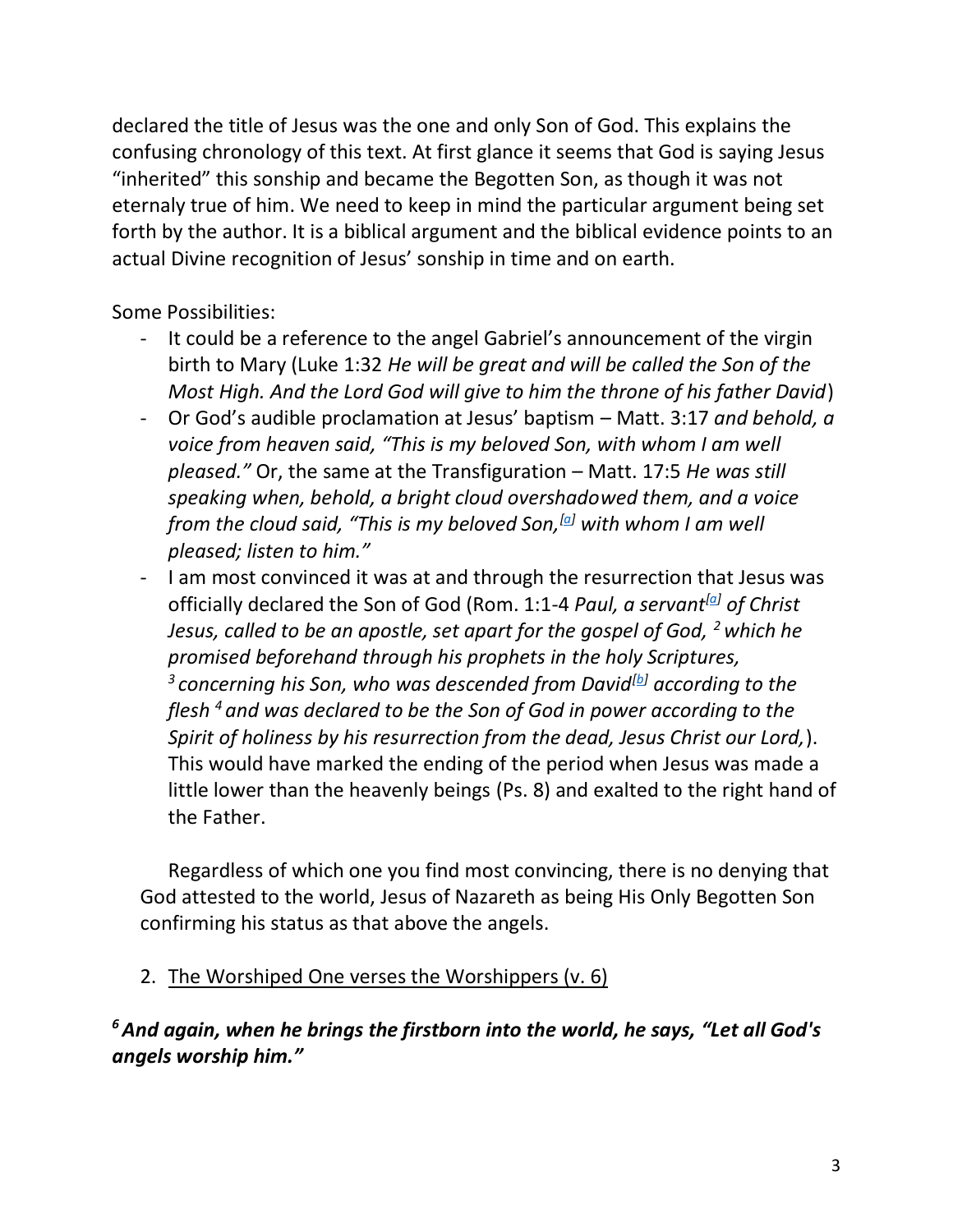The second argument is based on the fact that the angels are commanded to worship Jesus. To make this argument the author uses Psalm 97:7 and/or Deuteronomy 32:43, both of which include his argument, "Let all angles worship Him". (Both passages used the word "gods" for angels). The author is responsible for the opening statement, "When he brings the firstborn into the world." This could be a reference to the incarnation when on that first Christmas the heavenly hosts praised God and said, "Glory to God in the highest," (Luke 2:14). Even beyond the first advent, we know the angles continue to worship Jesus eternally (Rev. 5:5-6). The reference to Jesus as the firstborn is a reference to status among the created realm and not to his place in creation. F.F. Bruce explains, "He is called firstborn because he exists before all creation and because all creation is his heritage."

To put it simply, the one worshipped is superior to the ones worshipping. Christ is the object of the angel's worship, therefore he is superior.

#### 3. The King verses His Servants (v. 7-9)

*<sup>7</sup>Of the angels he says, "He makes his angels* (messengers) *winds, and his ministers a flame of fire." <sup>8</sup>But of the Son he says, "Your throne, O God, is forever and ever, the scepter of uprightness is the scepter of your kingdom. <sup>9</sup> You have loved righteousness and hated wickedness; therefore God, your God, has anointed you with the oil of gladness beyond your companions."*

The author of Hebrews quotes from Psalm 104:4 to establish the angels as servants who belong to the Lord. Notice he says, "his servants". His servants are messengers and ministers. We see angels as messengers all throughout the Scriptures. We are told in verse 14 of this chapter that the primary purpose of angels is to minister for the sake of all who will inherit salvation. Angels do the bidding of Jesus who is the author and finisher of our faith. Angels do what he commands them and has equipped them to do. All angels who refused to serve Christ are fallen angels and under his condemnation.

On the other hand, Jesus is the King reigning on the throne, ruling his kingdom with the scepter of uprightness. He is the King who loves righteousness and hates wickedness and has received the highest annoimnting from God the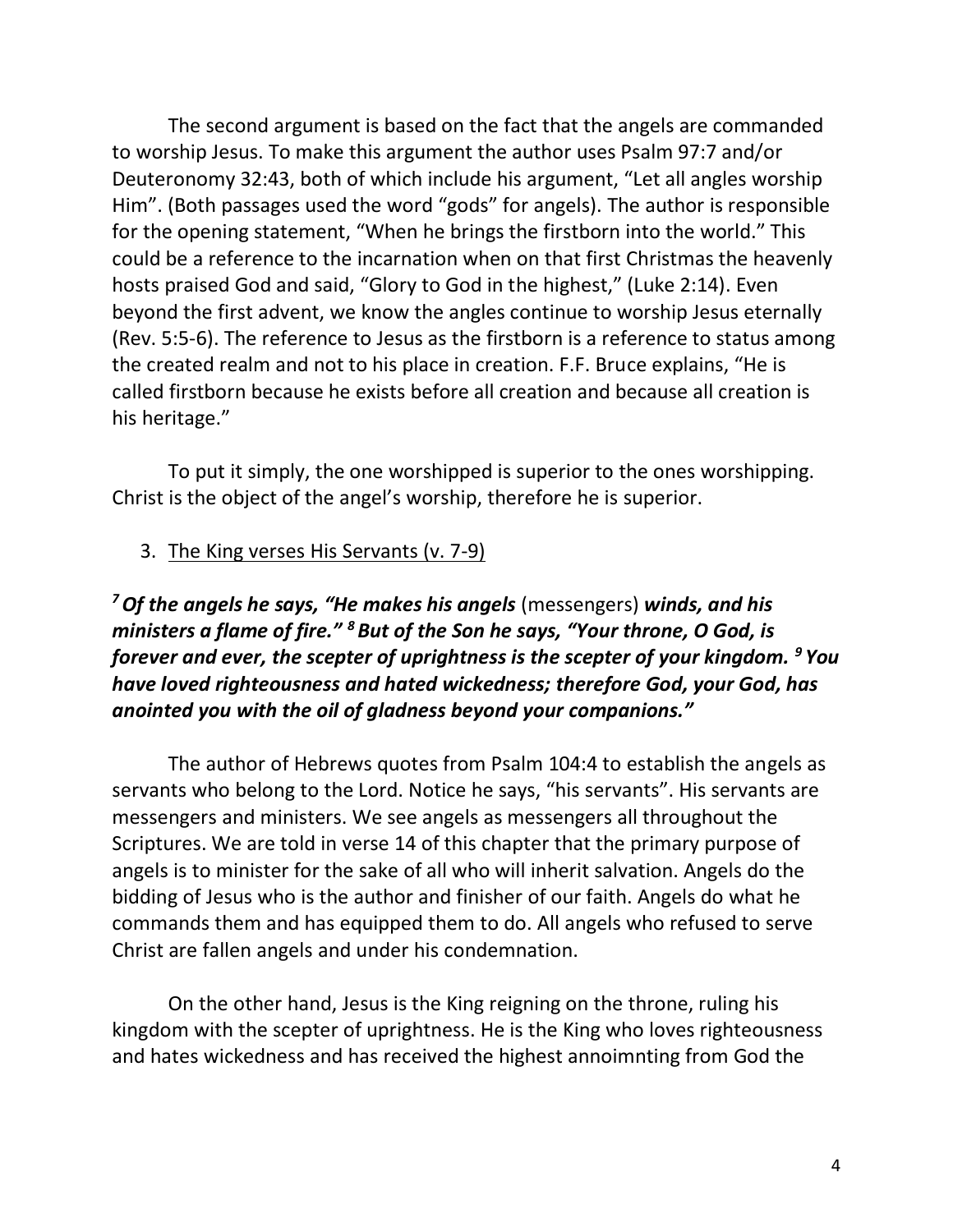Father, an anointing that surpasses that of all his companions, which is a reference to angels. This is all a quote from Psalm 45:6-7.

### 4. The Creator Verses the Created (v. 10-12)

*<sup>10</sup>And, "You, Lord, laid the foundation of the earth in the beginning, and the heavens are the work of your hands; <sup>11</sup> they will perish, but you remain; they will all wear out like a garment, <sup>12</sup> like a robe you will roll them up, like a garment they will be changed. But you are the same, and your years will have no end."*

This passage does not make it easy to determine the exact nature of the author's argument but there are a few likely possibilities. One being the creative attribute ascribed to Jesus, who would be responsible for creating the angels. This would certainly make him superior to the angels, who are created beings. Another possibility is the eternal nature of Jesus as opposed to the temporal nature of the angels. Though angels are eternal in that they do not die, they are temporal because they were created. There was a time when they did not exist.

5. The Superior Destiny (v. 13-14)

# *<sup>13</sup>And to which of the angels has he ever said, "Sit at my right hand until I make your enemies a footstool for your feet"? <sup>14</sup>Are they not all ministering spirits sent out to serve for the sake of those who are to inherit salvation?*

No angel was ever promised a place at the right hand of the Father, a place of honor and authority. No angel was ever promised they would personally reign over their defeated enemies. No angel was ever told that all things would be in subjection to them. Philippians 2:9-11 says, "*Therefore God has highly exalted him and bestowed on him the name that is above every name, <sup>10</sup> so that at the name of Jesus every knee should bow, in heaven and on earth and under the earth, <sup>11</sup> and every tongue confess that Jesus Christ is Lord, to the glory of God the Father*." It is addressed to Jesus.

As pointed out already the primary purpose of angels are to minister to the elect who would inherit salvation. They certainly hold a high and honorable position and have an incredible purpose as the Lord's ministers, but ultimately that is all they are. The author of Hebrews wants desperately for his hearers to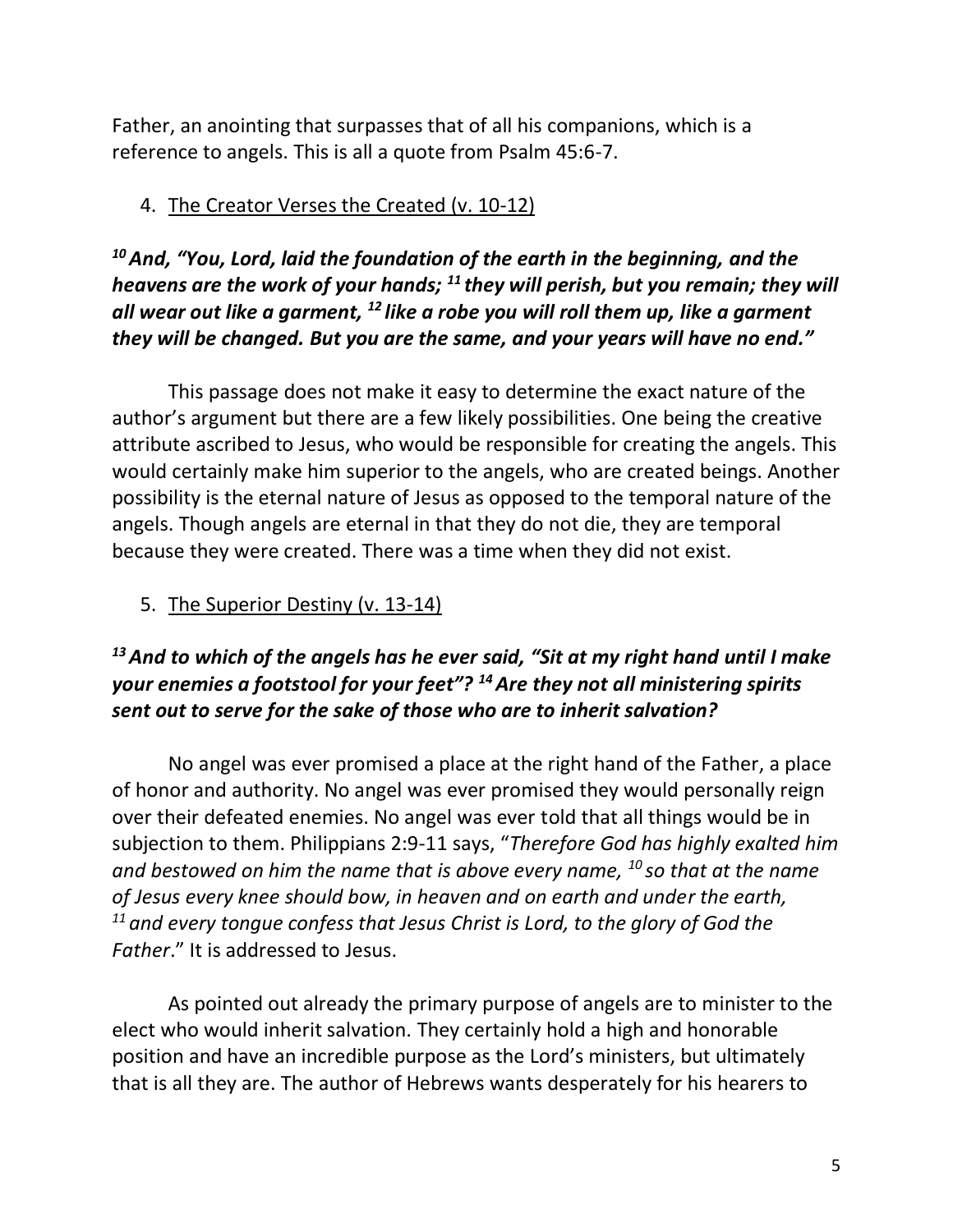see that trusting in the angels as mediators of the Old Covenant is futile. He wants them to know for sure "*there is one mediator between God and men, the man Christ Jesus*" (1 Tim. 2:5).

#### Conclusion:

It is difficult to draw a direct parallel to our modern situation but there are great doctrines to learn and a general application we can draw. It is vanity to trust in anything other than Jesus for salvation. He is superior not only to angels but to anything or anyone else in all creation. He holds the highest position in all of creation as the Only Begotten Son. He is the only one worthy of worship and a day will come when everything in existence will bow down and worship him. He is the King of kings and Lord of lords and everyone else is in subjection to him. All things were created through him and therefore he is the only uncreated one. Everything culminates in his sovereign reign over all things and all his enemies will be put into subjection under his feet. He will possess the ultimate victory. What else could you put your trust in for salvation?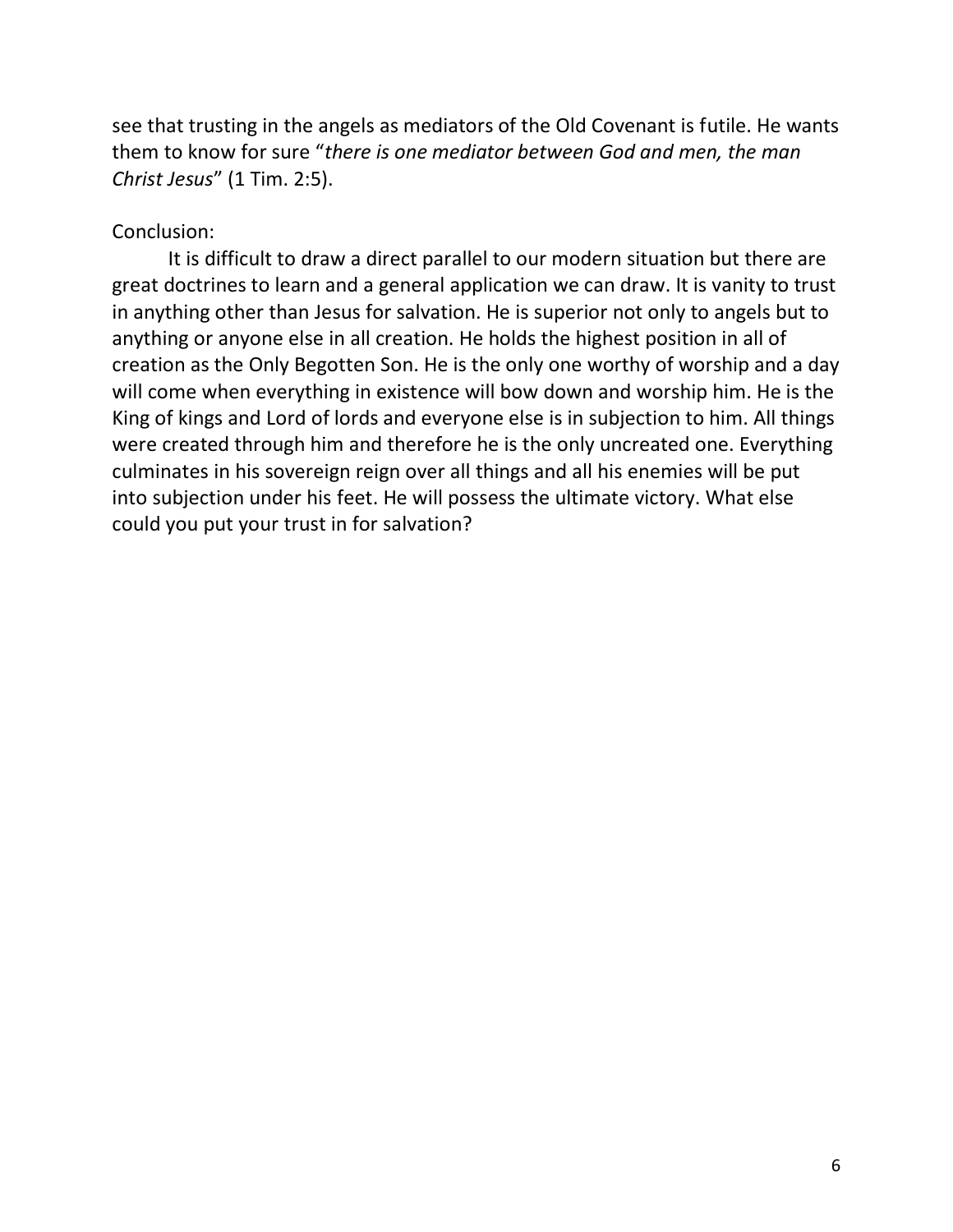# "Angelology" Just For Fun

The following has been taken from John MacArthur's sermon Hebrews 1:4-6 titled *Jesus Christ, Superior to Angels Part One* (https://www.gty.org/library/sermonslibrary/1602/jesus-christ-superior-to-angels-part-1).

Angels are spirit beings, and Jesus said that a spirit does not have flesh and bones. Consequently, angels do not have flesh and bones like humans. They do have some sort of a body. The Bible says in 1 Corinthians 15 that there are bodies terrestrial, and there are bodies celestial; that is, there are bodies of the earth, and there are bodies of the heavens.

Angels have some kind of form. They are even capable of appearing in a human form. In [Hebrews 13:2,](https://biblia.com/bible/nasb95/Heb%2013.2) the Bible says be careful how you treat strangers or you might be entertaining angels unawares. They can take on a form that is human, or decidedly like a human. They also appear - for example, in Matthew chapter 28, in verses 3 and 4 - to have a form. Speaking of an angel, at Christ's resurrection - the one who was there when the stone was rolled away - it says, "His countenance was like lightning, and his raiment white as snow, and for fear of him the keepers did shake, and became as dead men" - a dazzling kind of brilliant, blazing glory.

Now, when we say that angels are spirits, we do not necessarily mean that they have no form. They have a form that is celestial, and can manifest itself as a human, or in another way. In the Old Testament, we even have the saints wrestling with angels. Now, angels were all created simultaneously. According to [Colossians 1:16-17,](https://biblia.com/bible/nasb95/Col%201.16-17) we believe that inference is made. Angels are unable to procreate. They are not man and wife, and having little angels. Only men and women have little angels, who grow up to be anything but. There were no angels, then, added to the original batch.

God made them. He made them all uniquely as single identities; they do not cohabitate. [Matthew 22:28-30](https://biblia.com/bible/nasb95/Matt%2022.28-30) indicates that to us. So, they were all made at once. They do not procreate. The number of angels has not changed one angel since they were originally created. Though a great number of them have fallen, they still exist as they were created. They are not subject to death. Scripture nowhere indicates that they die. Scripture nowhere indicates that they are in any way able to be made extinct. They do not decrease, and they do not increase.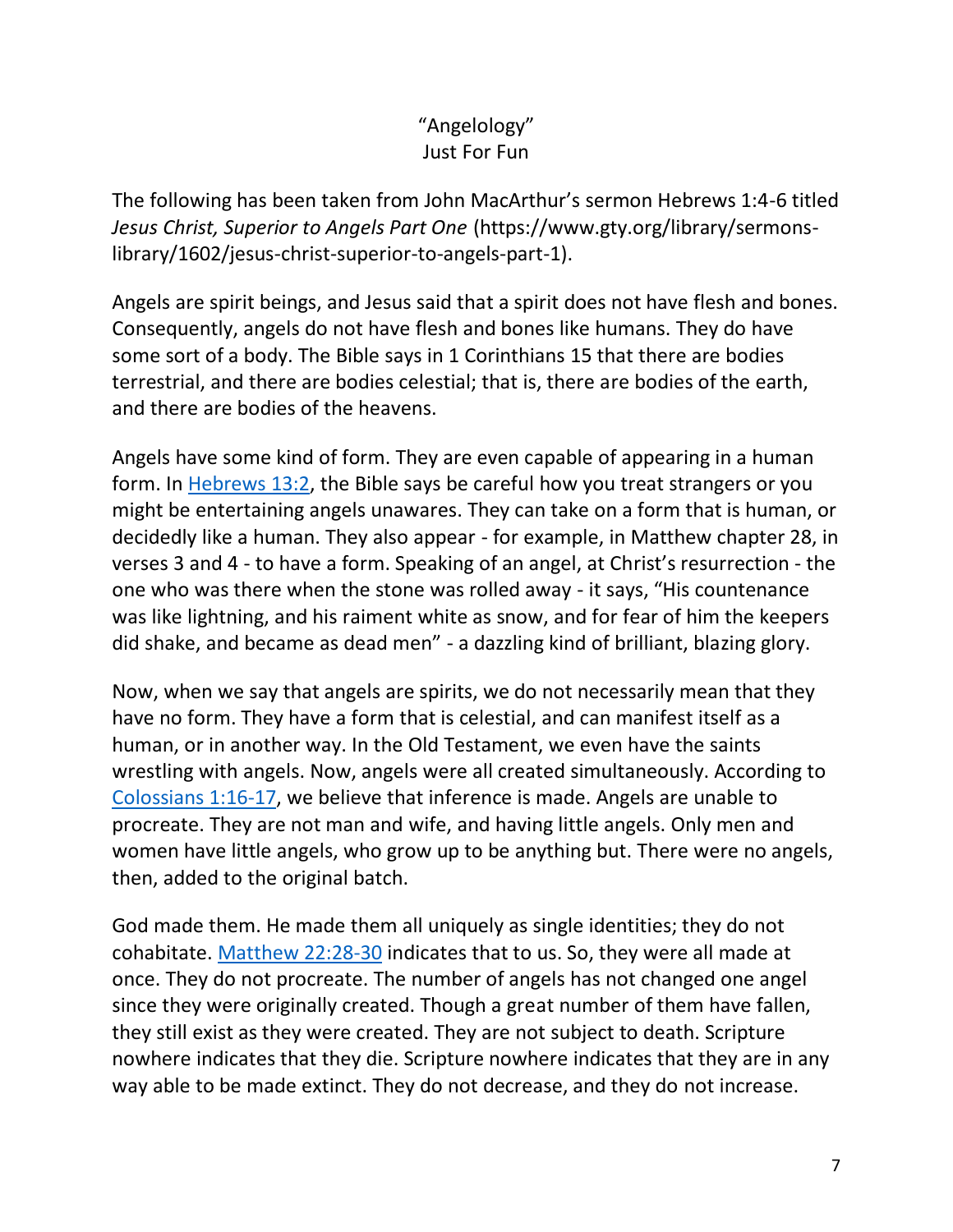Each angel, then, is a direct creation of God, standing in immediate personal relationship to God the creator, who made him. Now, the Old Testament assumes the existence of angels. There are 108 references in the Old Testament to angels, and 165 in the New Testament, so there's no doubt about the fact that angels exist, and that the Old Testament saints were well aware of it is also fact. Now, angels render intelligent worship to God and service to God; that's why they were created. They were created as a special spirit-being group to render service to God of a special nature.

Angels are intelligent. They can render intelligent service and worship to God. They are also emotional. The Bible talks about angels rejoicing when sinners are saved. They are capable of emotion. Angels can even speak, according to [Galatians 1:8](https://biblia.com/bible/nasb95/Gal%201.8), where the apostle Paul says, "Though we, or an angel of heaven, preach any other gospel unto you." They can speak. Angels also, according to [Daniel 9:21,](https://biblia.com/bible/nasb95/Dan%209.21) have incredible speed. Sometimes they are pictured with wings, aren't they? Sometimes with as many as six wings.

Now, according to Mark, chapter 13, verse 32, and to [Jude 6,](https://biblia.com/bible/nasb95/Jude%206) they have a special abode in the heavens. They dwell in all of the heavens, and we know in the Bible that the heaven where God lives is called which heaven? The third heaven. That's the heaven where God is. The second heaven is the spatial infinite heavens, the first heaven is that just about the earth. They dwell in all of those heavens. People say, "Are there beings in other parts of the universe?" All over the universe, but not with little things out of their head, flying around in little spaceships.

There are angelic beings inhabiting the universe. They are countless ages older than men, and there are trillions and trillions, and whatever and whatever, of them, evidently. And even after numberless hosts of them fell with Satan, there are still numberless holy angels left. For example, in [Daniel 7:10,](https://biblia.com/bible/nasb95/Dan%207.10) Daniel said "thousand thousands were ministering unto Him, and ten thousand times ten thousand were standing before Him." That's just more and more. In Revelation, chapter 5, it says in verse 11, "The number of them was ten thousand times ten thousand, and thousands of thousands."

Just take ten thousand times ten thousand, and just keep adding thousands of zeroes - there are a lot of angels. You say, "How many are there?" I'll tell you. There are exactly enough to get the work done. There is not one loafing angel. They are more powerful than men, and men must call on divine power to deal